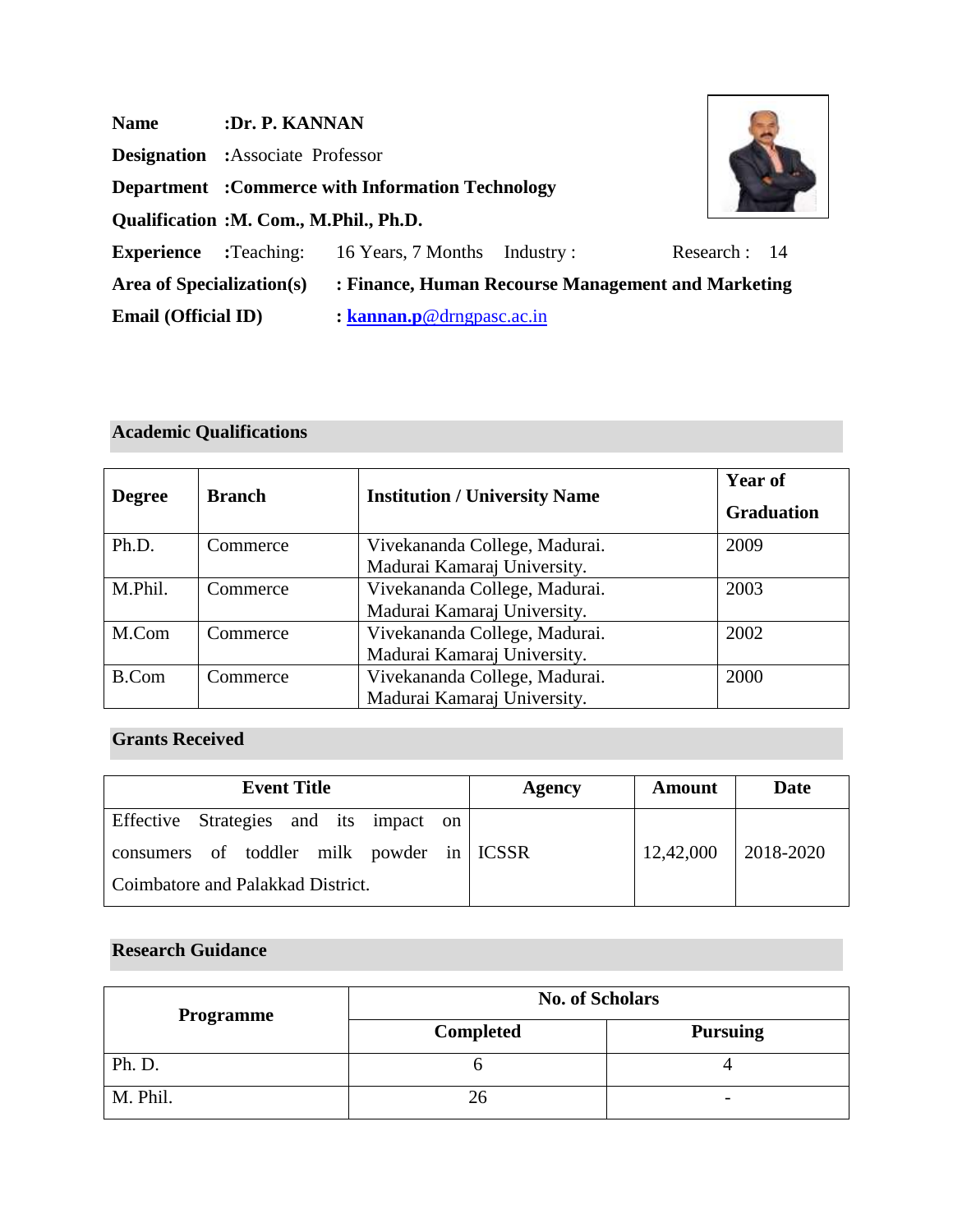#### **International**

- Dr. P. Kannan, **A Study of Quality of services of Aadhar enabled public Distribution system in Kerala, Studies in Indian Place Names**, Vol.40, and Issue. 90, pp. 154 -158, March-2020, ISSN No.2394-3114, DOI (Google Scholar / UGC / EI / EBSCO etc.,)
- Dr. P. Kannan, **A Study on the role of Micro finance and SHGs in Financial Inclusion, KALA:** Journal of Indian Art History Congress, Vol.27, Issue. 1(VII), pp. 161 -163, March-2021, ISSN No.0975-7945, DOI (Google Scholar / UGC / EI / EBSCO etc.,)
- Dr. P. Kannan, **A Study on Employee Attitude towards Acceptance of Change at Indus motors pvt. Ltd**, Nilambur, Sambodhi, Vol.44, Issue. 1(XVIII), pp. 147 -151, January-March-2021, ISSN No.2249-6661, DOI (Google Scholar / UGC / EI / EBSCO  $etc.,$ )
- Dr. P. Kannan, **A Study on female employee's attitude towards effectiveness of work from home on productivity at Infosys, Bangalore during covid-19**, A Journal of the History of Ideas and Culture, Vol.38, Issue. 01, pp.5 -11, March-2021, ISSN No.0337- 743X, DOI (Google Scholar / UGC / EI / EBSCO etc.,)
- Dr. P. Kannan, **SDI Qualification using TQM Perception**, JM International Journal of Management Research, Vol.2, Issue. 2, pp. 357-362, September-2012, ISSN No.2229- 4562, DOI (Google Scholar)
- Dr. P. Kannan, **CRM- A new Measurement of Marketing**, JM International Journal of Marketing Management, Vol.2, Issue.2, pp. 100 -103, May-2012, ISSN No.2230-701X, DOI (Google Scholar / UGC)
- Dr. P. Kannan,**A Study on employees' satisfaction towards E-HRM in private Sector Bank,** International Journal of Research in Commerce, IT and Management, Vol.7, Issue.8, pp. 72 -75, August-2017, ISSN No.2231-5756, DOI (Google Scholar / UGC)
- Dr. P. Kannan, **Impact of E-HRM in Private Sector Banks of Coimbatore District**, Vol.4, Issue.12, pp. 114 -119, Dec-2016, ISSN No.2320-5407, DOI (Google Scholar / UGC)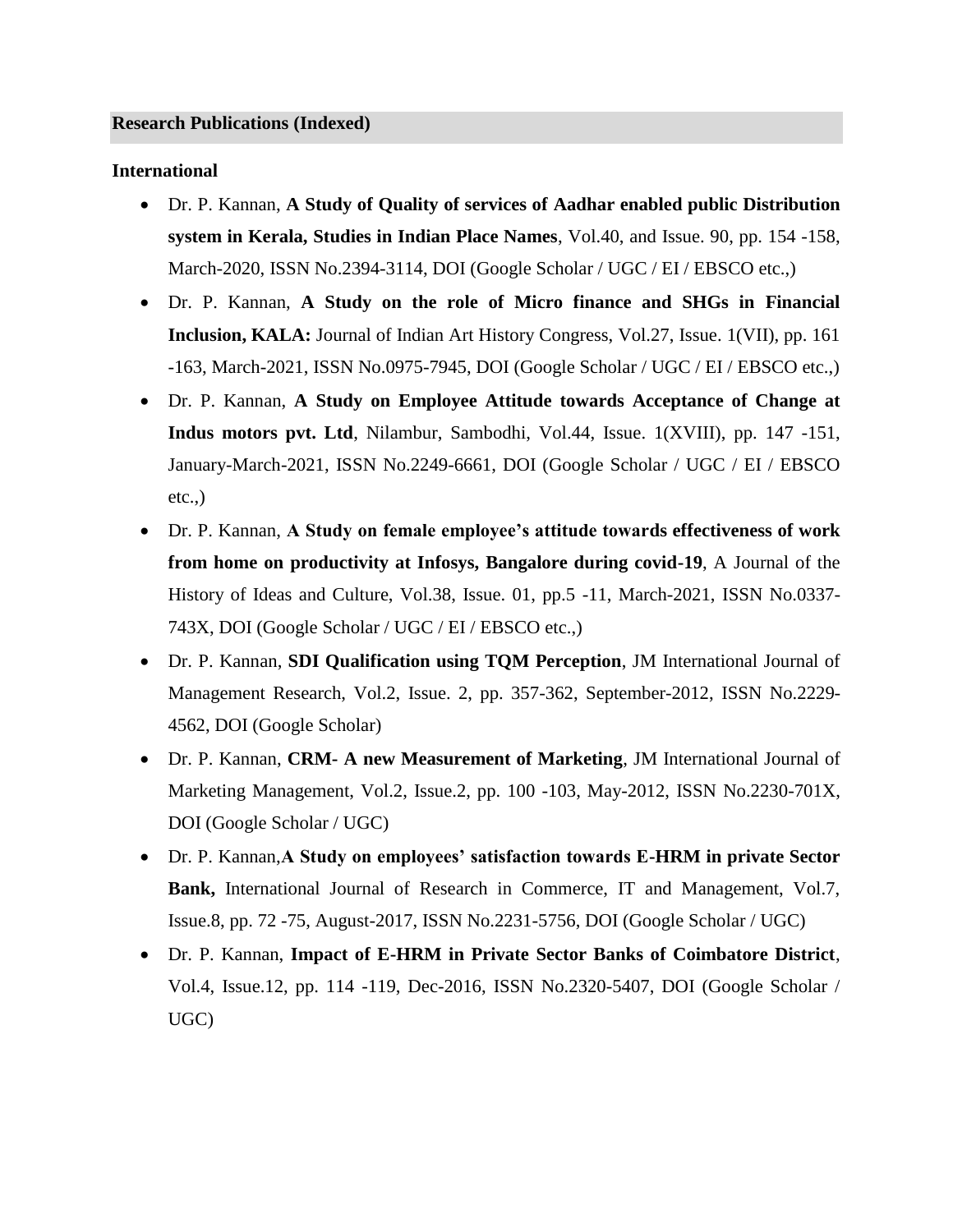- Dr. P. Kannan, **A Study on employee's perceptions towards E-HRM in Private Sector Banks of Coimbatore District,** IJARIIE, Vol.3, Issue.1, pp. 769 -778, May-2017, ISSN No.2395-4396, DOI (Google Scholar / UGC)
- Dr. P. Kannan, **Emperor International Journal of Finance and Management Research, Challenges of Online Payment Systems with Special Reference to Kalikavu Block Panchayath**, Vol.4, Issue.5, pp. 23 -33, May-2018, ISSN No.2395- 5929, DOI (Google Scholar / UGC)
- Dr. P. Kannan, **"The MIRROR" Confronts of Online Payments System with special reference to Wandoor Block Panchayath**, International Research Journal of Commerce, Management and Social Science. Vol.8, Issue.4, pp.128 -138, June-2018, ISSN No.2249-8112, DOI (Google Scholar / UGC)
- Dr. P. Kannan, **Investment Behaviour of Individuals in Share market – A Study in special reference to NilamburMinicipality in Kerala State**, POSEIDON, Journal of Commerce, Management and Social Science. Vol.6, Issue.2, pp. 140 -145, December-2017, ISSN No.2319-6238, DOI (Google Scholar / UGC)
- Dr. P. Kannan, **A Study on the saving Pattern of the Household investor in post office small savings schemes**, International Journal of Research and Analytical Reviews, Vol.6, Issue.2, pp. 202 -210, June-2019, ISSN No.2349-5138, DOI (Google Scholar / UGC)
- Dr. P. Kannan, **The Impact of Mobile – Commerce: A SWOT Analysis**, Cikitusi Journal for Multidisciplinary Research, Vol.6, Issue.4, pp. 265-271, April-2019, ISSN No.0975-6876, DOI (Google Scholar / UGC)
- Dr. P. Kannan, **Challenges Faced by the Organization While Selecting the competing employees in the competitive Era**, Shalax International Journal of Arts, Science and Humanities., Vol.5, Issue.5, pp. 90 -94, April-2018, ISSN No.2321-788X, DOI (Google Scholar / UGC)
- Dr. P. Kannan, **Study on Liquidity of Sail and Tisco – a Comparative Study**, International Journal of scientific Research, Vol.5, Issue.1, pp. 1 - 5, January- 2016, ISSN No.2277-8179, DOI 10.15373(Google Scholar / UGC / EI / EBSCO etc.,)
- Dr. P. Kannan, **\*99# Service-An innovation to Mobile Banking, PARIPEX** , Indian Journal of Research, Vol.6, Issue.11, pp. 3 - 5, November- 2017, ISSN No.2250-1991, DOI10.15373/22501991 (Google Scholar / UGC / EI / EBSCO etc.,)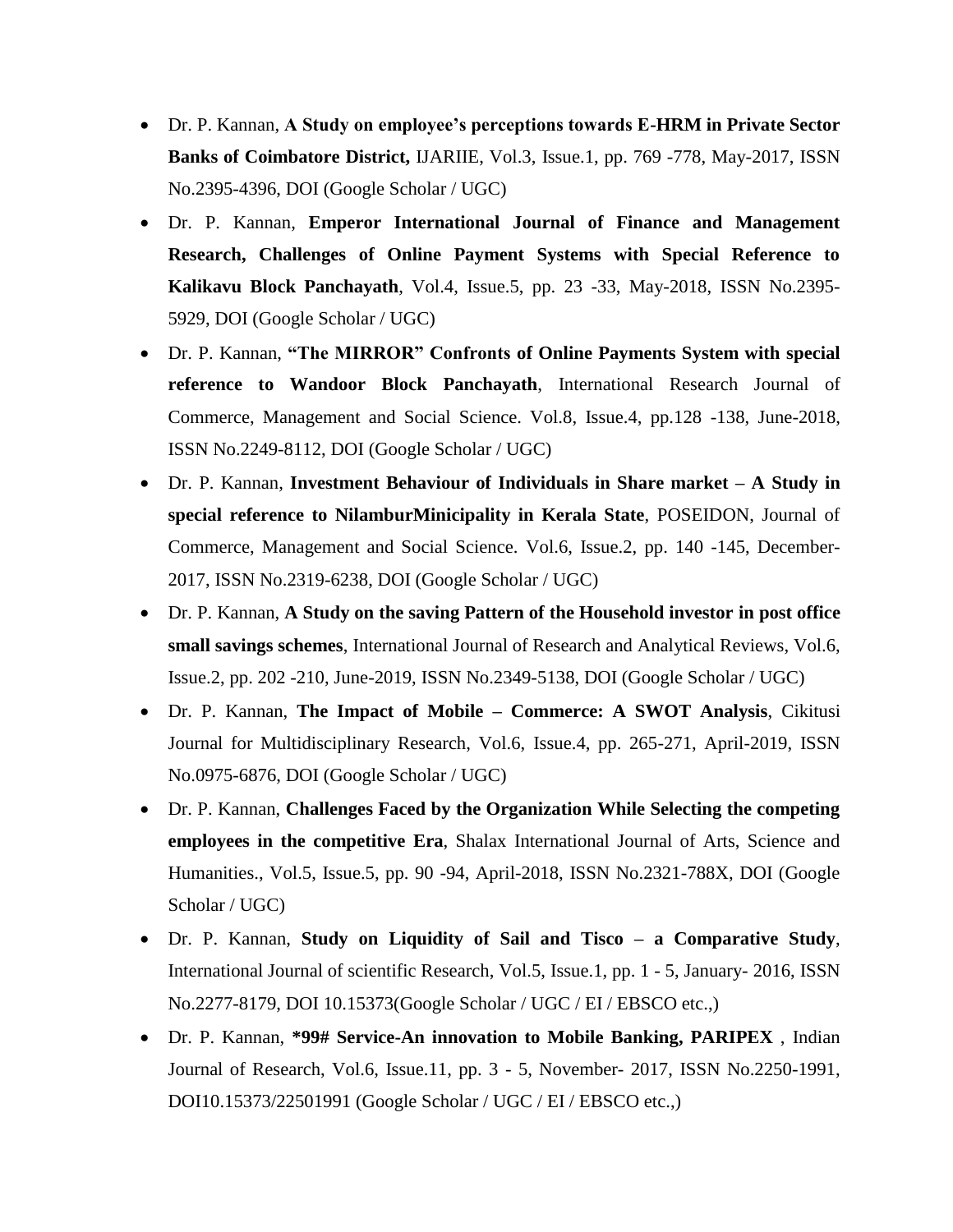- Dr. P. Kannan, **Managing Stress among Co-Operative bank employees in Palakkad district**, International Journal of Scientific engineering and Applied Science., Vol.1, Issue.7, pp. 132 - 137, October- 2015, ISSN No.2395-3470, DOI (Google Scholar / UGC  $/$  EI  $/$  EBSCO etc.,)
- Dr. P. Kannan, **A Study on Teenagers Attitude towards online shopping with special reference to Kollam Dt,**An International Multidisciplinary Quarterly Research Journal, Vol.9, Issue.4, pp. 72 - 79, October-December- 2020, ISSN No.2277-5730, DOI (Google Scholar / UGC / EI / EBSCO etc.,)

### **National**

• Dr. P. Kannan, **A learning of Amalgamation with WTO and agricultural problems in India**, Journal of Commerce and Management Research,Vol.2, Issue:1, pp.150 -157, January-2012, ISSN No:2249-0442,

#### **Other Publications: International / National Journals**

- Dr. P. Kannan, **Banking Services to the common Man – Financial inclusion, Role of banking sector in rural Economic Development**, Vol. 1, issue. 1 pp. 358-359, September 2011.
- Dr. P. Kannan, **Green Financial Products and Service Current Trends and Future Opportunities, Facts of Commerce**, Vol.1, Issue. 1, pp. 22 -26, March-2010, ISBN No.978-81-909246-8-9, SreeNarayana Guru College, Coimbatore.
- Dr. P. Kannan, **Insurance fraud dresser: does Wisconsin really reed one?, Corporate Crime and Governance Issues Challenges and Remedies**, Vol.1, Issue.1, pp.457 -460, March-2012, ISBN No.978-93-81992-55-5,

#### **Presentations in Conference**

• **Management in New Era – Issues and Challenges, National Conference on Department of Management Science**, Dr. GR Damodaran College of Science Coimbatore. 14- Feb-13.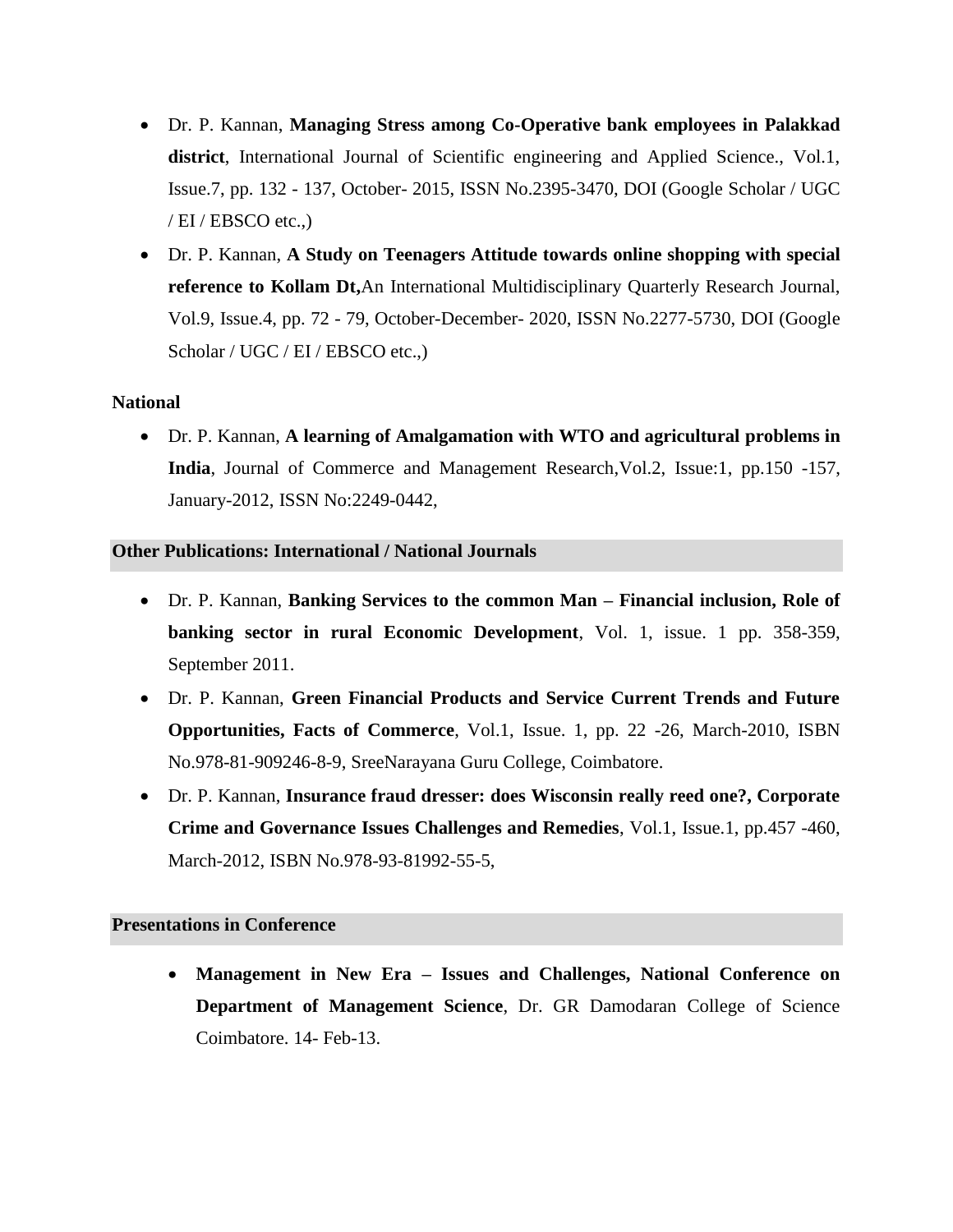- **Banking services to the common man-Financial inclusion** National conference on "Financial inclusion through mobile technology", Post Graduate and Research department of commerce in Vidyasagar College of arts and Science, Udumaplet.
- **Value Added Auditing, UGC Sponsored National Seminar on Recent Trends in Auditing**, Department of Commerce in ThiruvalluverGovernemtn Arts College Rasipuram. 30-Jan-13 and 31-Jan-13.
- **NCETMP-2012 – Employees Training and attachment-A must for Total Quality Management**, National Conference on Emerging Trends in Management Practices, in SreeSaraswathiThyagaraja College, Pollachi on 3- Feb-12.
- **ICWEBM – 18, A study on the impact of Pradhan ManthrijanDhanYojana as a prt of Financial inclusion Special reference to Palakkad Taluk**, International conference on women entrepreneurship and Business Management, Nehru School of Management, Coimbatore, 23- Mar-18.
- **SHANLAX International Journals- Challenges faced by the organization while selecting the competing employees in the competitive era. PG and Research Department of Social Work**, SreeNarayana guru College, Coimbatore, April, 2018.
- **Changing paradigms in Indian Business**, Two day National Level Conference, Start up in India, School of Commerce and Management, NGM College, Pollachi, 24- Mar-17 and 25-Mar-17.
- **Impact of Recent Advances and Innovations in Business Administration**, A way for empowering youth and weaker section of society, Department of Management studies and Research, Karpagam University, 21 –Feb- 17.

#### **Participation in Conference**

#### **International**

- International Conference on Entrepreneurial Excellence, Sankara College of Science and Commerce, Department of Commerce, Coimbatore,25-Aug-15.
- International Conference, Research Avenues in Social Science, Issues and challenges in the gaining competitive advantage in human resource, SreeNarayana Guru College, Department of Commerce, 04-Feb-16 and 05-Feb-16.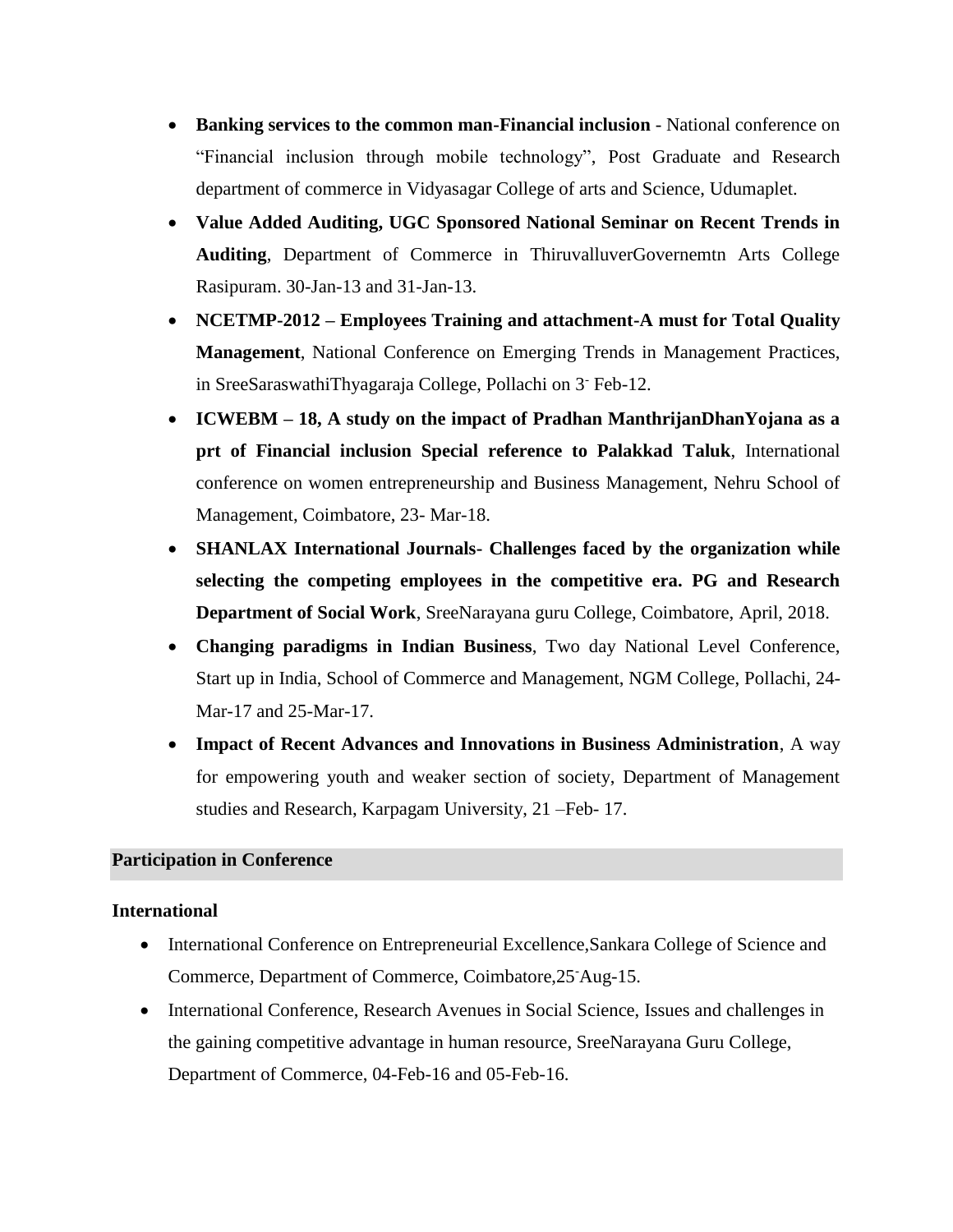#### **National**

- **Looming Opportunities and Threats – 2013**, Department of Management Studies and Research, Karpagam University, Coimbatore. 28-Sep-12.
- National conference Digital India-Problems and prospects, **Digital WDIA – A Programme to Transform**. VLB JanakiammalCollge of Arts and Science, Coimbatore, 24-Feb-17.

#### **Participation and Presentations in Seminars**

- SMART GURUZ "Intellectural rejuvenation Workshop for Faculty" SreeNarayana Guru College, Coimbatore- 20-Aug-12.
- NAAC Sponsored National Seminar on Quality Enhancement in Higher Education through Best Practices, SreeNarayana Guru College, Coimbatore. 9–Jan-13 and 10- Jan-13.
- Hi-Com 2012, Global Economic recession its impact on Indian banking Economy, National Seminar o Impact of Globalization in Indian Economy, Department of Commerce, Hindusthan College of Arts and Science, Coimbatore. 25-Jan-12.
- Impact of Global recession in Banking Companies, One day National Level Seminar, Presented Paper, PG and Research Department of Commerce, SreeRamu College of Arts and Science, Pollachi,06-Jan-12.
- "Flisha 2011" Impact on Recession, National Seminar on Emerging Dimensions of Globalization in the Indian Economy, Department of Commerce CA in KSG College of Arts and Science, Coimbatore,30-Sep-11.
- Challenges in Contemporary Social Work Practice, Presented a paper entitled The Challenges of Human Resource Management, PG and Research Dept. of Social Work, SreeNarayana Guru College, Coimbatore, 29–Sep-11 and 30–Sep-11.
- Indian Council of Social Science Research, Role of Banking Sector in Rural Economic Development, Organized by PG and Research Dept. of Commerce with Computer Applications, Dr. NGP Arts and Science College, Coimbatore, 23–Sep-11.
- MULTI LEVEL MARTKETIMH MLM Recruiting secrets grandest to marketing Money, National Conference Organized my Sri Krishna Arts and Science College, Coimbatore, on 28-Jan-10 and 29-Jan-10.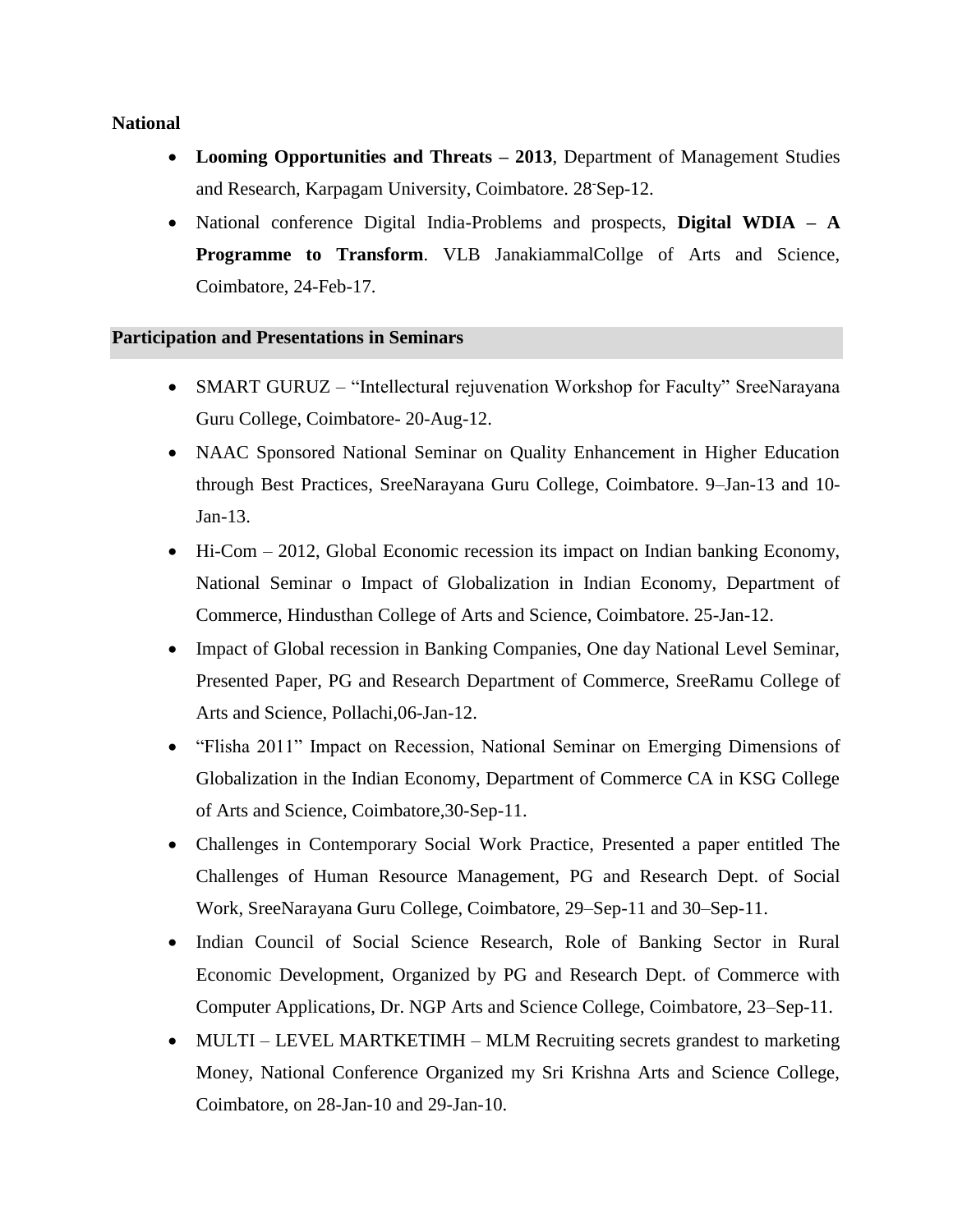- Opportunities and challenges for women in business, Women empowerment through micro finance, A boom for development. Organized by Fatima College, Madurai, Department of Commerce, 29-Jan-10.
- Financial Markets-Innovations and Growth., Tools for financial innovation: Neoclassical verses behavioral fiancé. Organized by VLB Janakiammal College of Arts and Science, Coimbatore. 6–Feb- 10.
- Strategy Resources and Technological Growth in Banking- Changing Business Pose, E-Finance: A new approach to financial sector development. Organized by Dr. SNS Rajalakshmi College of Arts and Science, Coimbatore. 16–Febraury-10.
- Facets of Commerce., Green Financial Products and Service Current Trends and Future Opportunities., Organized by SreeNarayana Guru College, Coimbatore. 19– Feb-10 and 20-Feb-10.
- One day National seminar on methodological issues in Commerce Research organized by PG and Research Department of Commerce and International Business, SreeNarayana Guru College, Coimbatore. 6–Jan-15.
- One day National Seminar on Opportunities and challenges in Rural Marketing and its impact of Rural Development, Rural Markets in India Opportunities, prospects and challenges. Dr. NGP Arts and Science College, Coimbatore. 30–Sep-15.
- Green Banking An Innovative tool for service Quality, Green banking Initiatives, NSS College Nemmara, Palakkad.30<sup>th</sup> September, 01-Oct-15.

#### **Participation in Workshop**

- National Library and Information Services Infrastructure for scholarly content (N-LIST), Information and Library Network Centre, Ahmedabad and SreeNarayana Guru College, Coimbatore, 21-Jan-20.
- A to Z Research Workshop, TANSCHE Sponsored 5-day National "A to Z Research Workshop" Conducted by School of Commerce, Bharathiar University, Coimbatore. 16- Mar-11 to 20-Mar-11.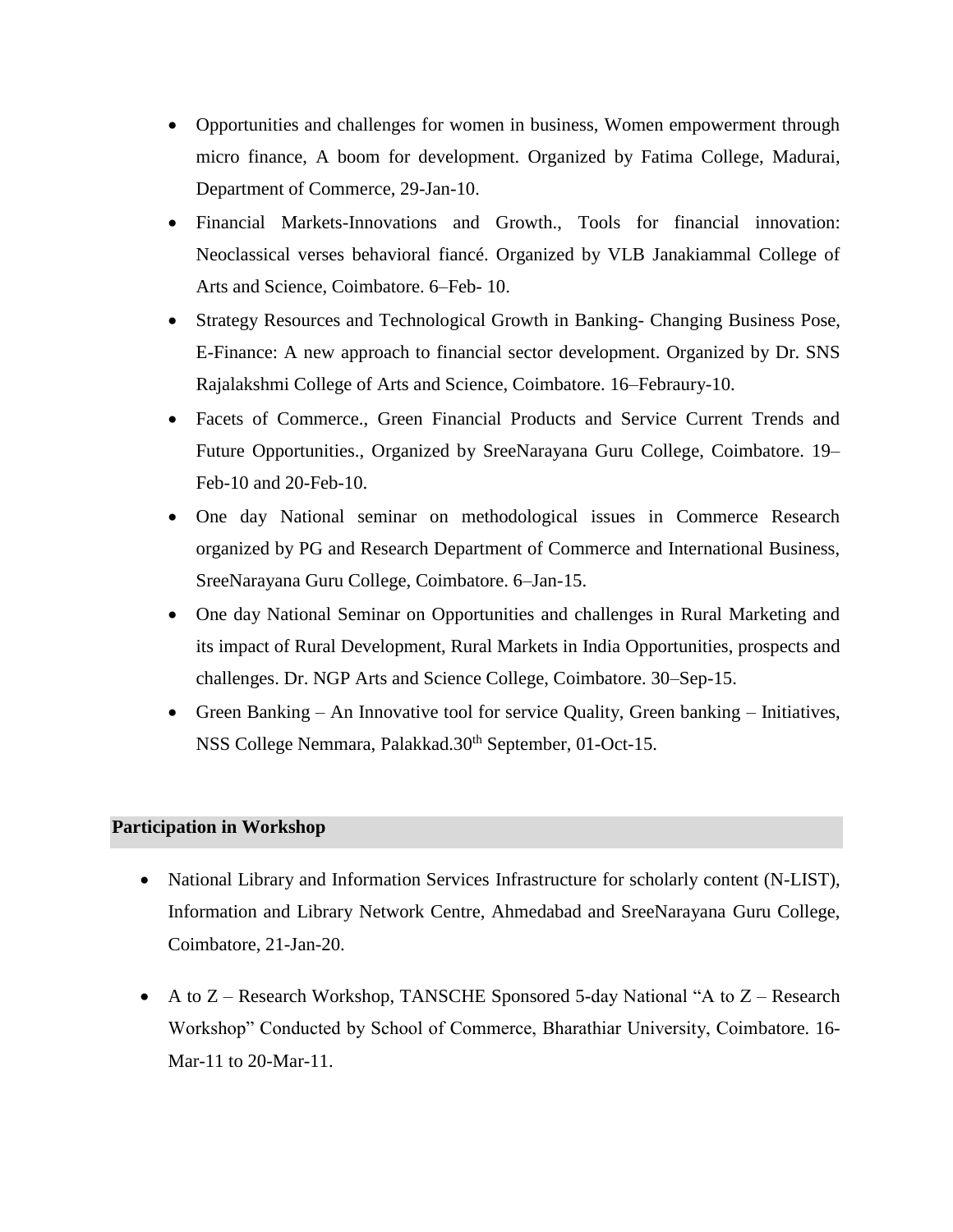- Commerce Research Meet, Organized by Commerce Research Centre, HajeekaruthaRowtherHowdia College, Uthamapalayam.
- Curricular Enhancement- Organized by Parks College, Tirupur.

#### **Participation in Orientation Programme / Short Term Courses**

• Dr. P. Kannan, National seminar on MAGNETIC, SreeNarayana Guru College,Coimbatore, 16–Feb-12 and 17-Feb-12.

#### **Participation in Faculty Development Programme**

- Quality Initiatives in Higher Education, SreeNarayana Guru College, Coimbatore, 22- Feb-14.
- Counseling Psychology, SreeNarayana Guru College, Coimbatore, 30-Jul-11.
- ICT Enabled Teaching, SreeNarayana Guru College, Coimbatore, 27-Jun-18 and 28- Jun-18.
- NAAC Revised Accreditation Framework, SreeNarayana Guru College, Coimbatore, 28–Jul-18.
- NAAC Process on Quality Advancement, 8-day National level virtual Programme, Bharathiar University and SreeNarayana Guru College, Coimbatore, 11-Dec-20 to 18-Dec-20.
- IQAC, Quality Motivation in Higher Education, SreeNarayana Guru College, Coimbatore, 16–Aug-14.
- Research and Teaching Inseparable, SNMV College of Arts and Science, Coimbatore,  $25<sup>th</sup>$  and  $26$ –Oct-15.
- IQAC, ICT Enabled Teaching, SreeNarayana Guru College, Coimbatore. 31-Jan-15.
- IQAC, Outcome based Education, SreeNarayana Guru College, Coimbatore, 26-Nov-18.
- IQAC, Experiential learning through Teaching, SreeNarayana Guru College, Coimbatore, 31-May-19.
- IQAC, Communicative English and Recent Methodologies in Teaching, SreeNarayana Guru College, Coimbatore. 02-Jun-17.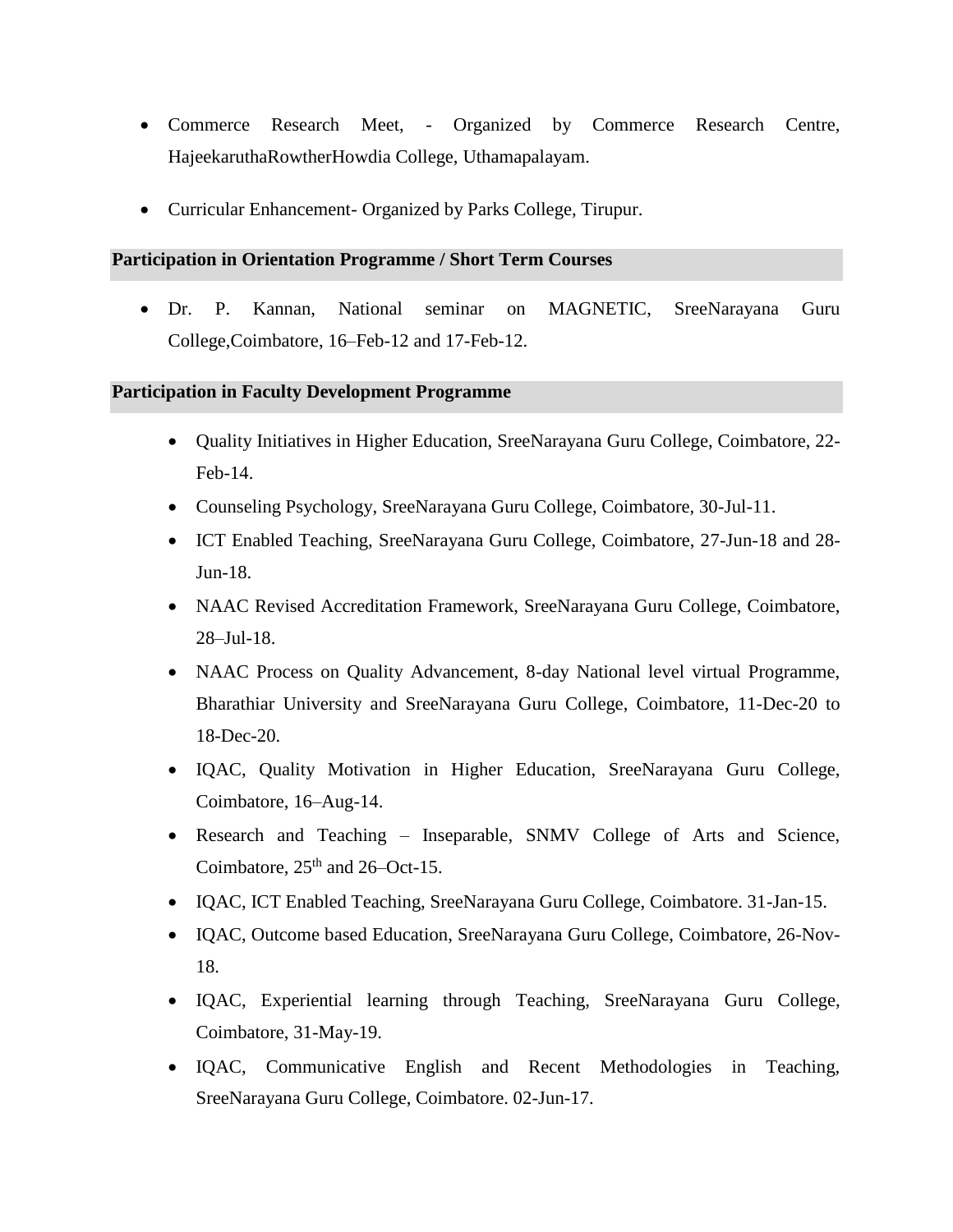- ICT Academy, Stress Management, SreeNarayana Guru College, Coimbatore. 22- Mar-17 and 23-Mar-17.
- IQAC, The Art of Teaching, SreeNarayana Guru College, Coimbatore. 01-Dec-17 to 08-Dec-17.

#### **Conference / Seminar / Workshop Organized**

- Organized Secretary Commerce 360, International Conference, SreeNarayana Guru College, Coimbatore – 19- Aug-19 and 20-Aug-19.
- Convener Changing Global Economic Scenario; Strategies for Business Sustainability, National Conference, Department of Commerce, SreeNarayana Guru College, Coimbatore,30-Jan-20.
- Convener Tally and its importance in industries, Students Development Programme, Department of Commerce, SreeNarayana Guru College, Coimbatore, 12-May-20.
- Convener Advanced Excel at a glance, Students Development Programme, Department of Commerce, SreeNarayana Guru College, Coimbatore, 16-May-20.
- Convener The Role of Micro Finance in SMI, Students Development Programme, Department of Commerce, SreeNarayana Guru College, Coimbatore, 17-Sep-20.
- Convener Tally with GST basics, Students Development Programme, Department of Commerce, SreeNarayana Guru College, Coimbatore, 18-Sep-20 & 19-Sep-20.
- Convener Scale your vision into a thriving business-the journey of entrepreneurship, Students Development Programme, Department of Commerce, SreeNarayana Guru College, Coimbatore, 23-Oct-20.
- Convener Scale your vision into a thriving business-the journey of entrepreneurship, Students Development Programme, Department of Commerce, SreeNarayana Guru College, Coimbatore, 23-Oct-20.
- Convener Awareness and utilisation of Green energy, Students Development Programme, Department of Commerce, SreeNarayana Guru College, Coimbatore, 28- Oct-20.
- Convener Awareness and utilisation of Green energy, Students Development Programme, Department of Commerce, SreeNarayana Guru College, Coimbatore, 23- Oct-20.